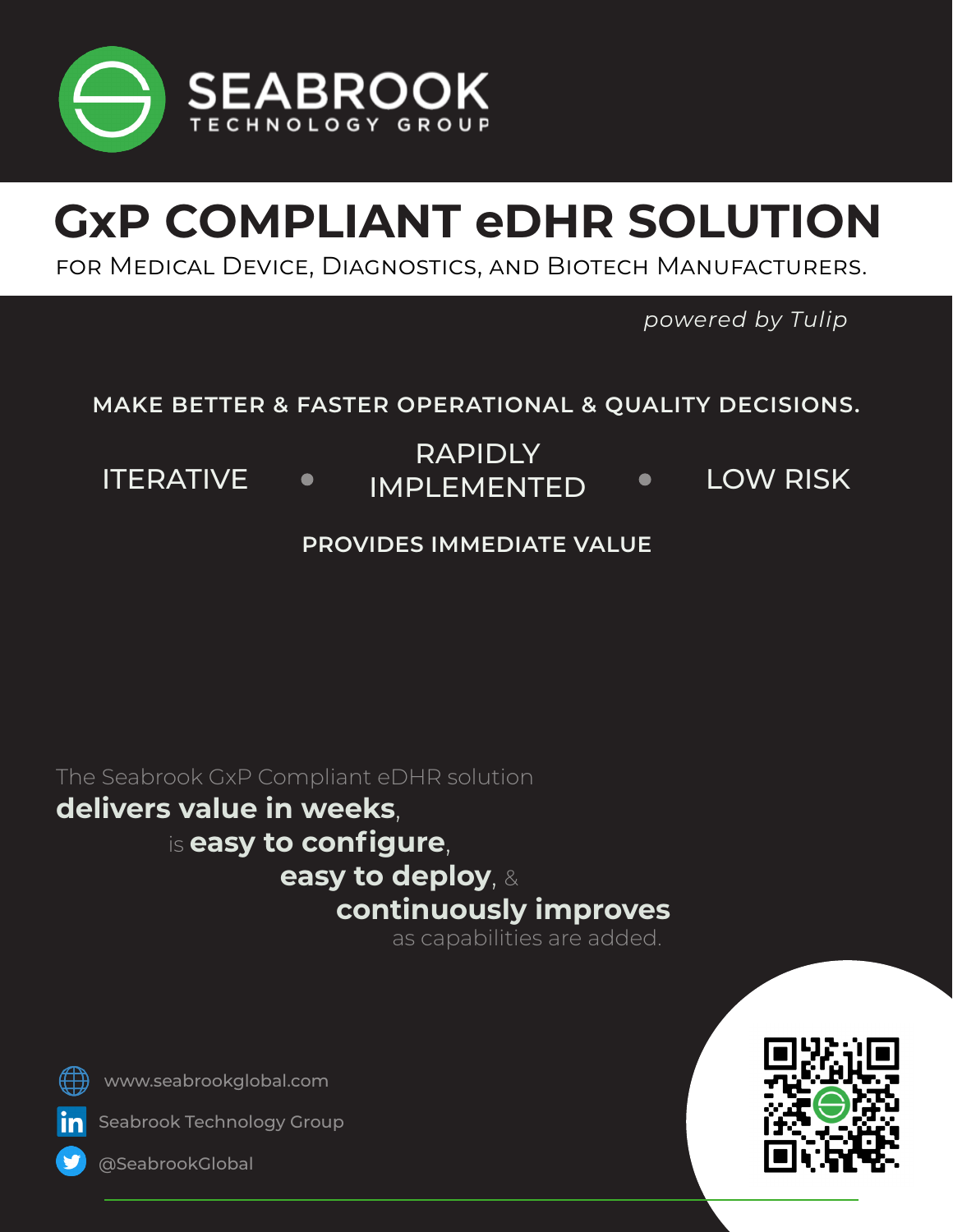## **CAN NOW: MEDICAL DEVICE, DIAGNOSTICS, & BIOTECH MANUFACTURERS**

- **• ACHIEVE OPERATIONAL EXCELLENCE THROUGH REAL-TIME DATA COLLECTION.**
- **• ENSURE QUALITY WITH GXP COMPLIANCE.**
- **• GAIN TIMELY RETURN ON INVESTMENT THROUGH RAPID IMPLEMENTATION.**

#### **THE CHALLENGE**

The challenge for many manufacturers (especially those considered to be "small to medium") in regulated industries is to think beyond the use of paper and to move toward digital transformation.

However, questions of scope and cost become immediate roadblocks to the first steps of this journey. Manufacturers may abandon the idea of a digital solution, believing that there is not a solution that can be implemented quickly and lead to a timely return on investment. Although most manufacturers agree that paper is far from perfect and brings significant risk, many are not able to justify the cost and interruption that may be associated with traditional solutions.

#### **THE OPPORTUNITY**

The real opportunity today is that improvement of the entire manufacturing process is possible through a variety of solutions, and these solutions can be utilized by medical device manufacturers of varied sizes.

#### **What is an eDHR?**

An eDHR (Electronic Device History Record) is a paperless, electronic solution that can capture information, enforce accurate production, and provide the visibility needed to produce high-quality products with dramatic increases in productivity. Now more than ever, the implementation of an eDHR can be completed quickly, utilizing a cost-friendly method, and with a timely ROI.

#### **THE SOLUTION**

For Product Owners or Manufacturing and Quality Assurance Leaders & Manufacturing Engineers who need to digitalize their manufacturing process to make better & faster operational & quality decisions, the Seabrook GxP Compliant eDHR solution is the only iterative, low risk, digital data collection approach that provides immediate value through rapid implementation.

Unlike traditional MES solutions that deliver substantial value to a company but take some time to realize, **the Seabrook GxP Compliant eDHR solution delivers value in weeks, is easy to configure, easy to deploy, & continuously improves as capabilities are added.** 

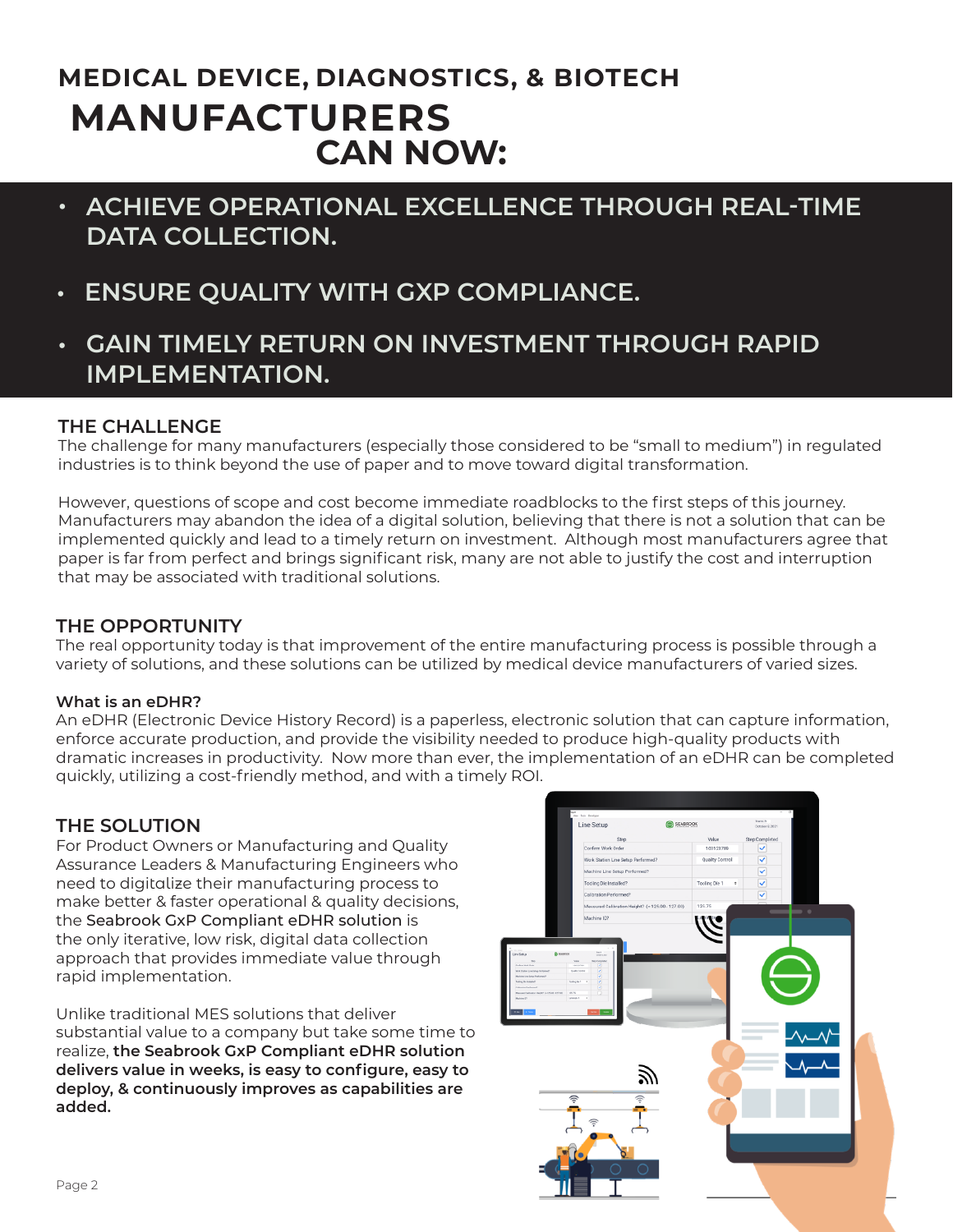## **THE SEABROOK GXP COMPLIANT EDHR:**

- is a ready-to-use hosted SaaS eDHR, which is GxP Compliant
- provides immediate value through rapid implementation (delivers value in weeks)
- is easy to configure, easy to deploy, & continuously improves as capabilities are added.
- fully complies with FDA Title 21 CFR Part 11
- includes role, meaning, signature, and verification method
- facilitates robust security access and computer-generated audit trails
- enables data retention and archiving, unique username/password enforcement and signature event capture

## **FUNCTIONALITIES OVERVIEW**

#### **Data Collection**

- Data Collection Definitions
- Manual Data Collection

#### **eDHR Viewer**

• Simple and Flexible

#### **Security and Access**

- Role-Based Access Control
- Access Permissions

#### **Order Tracking**

• Production Visibility

#### **Quality Enforcement**

- Material Issue Enforcement
- Route Enforcement
- Task Completion Enforcement

#### **Process Time Enforcement**

- Dynamic Timers
- **Record Production Event**
- Execute Business Rule

#### **Electronic Procedures**

- Provides Guided Set of Tasks
- "One Stop Shop" for Operator
- Task Sequence/Prerequisite Tasks

#### **Electronic Signature**

- 21 CFR Part 11 Compliant
- Includes Role, Meaning, Signature Count, Verification Method
- User/Password Authentication

#### **Resource Audit Trail**

- Complete Resource Activity **Traceability**
- "As-Built" History

#### **Manufacturing Audit Trail**

- Complete Production Activity **Traceability**
- "As-Built" History

#### **Print-Ready eDHR**

- Digital-PDF Creation
- Physical Paper Printing



**www.tulip.co**

**Seabrook's GxP Compliant eDHR Solution is powered by Tulip.**